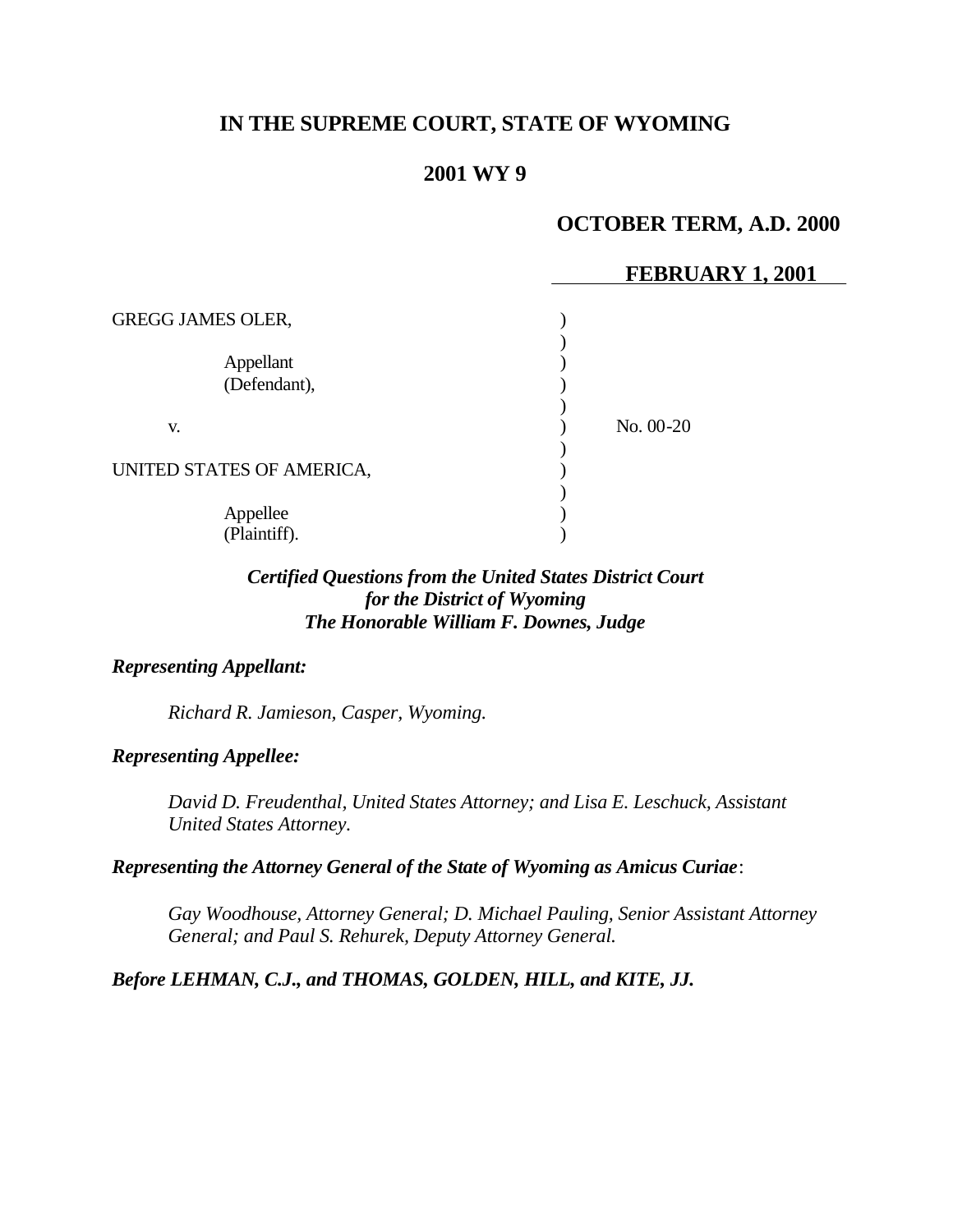#### **THOMAS, Justice.**

[¶1] In this case, the Court, pursuant to a Notice of Agreement to Answer Certified Questions, in accordance with Wyo. Stat. Ann. §§ 1-13-104 through 1-13-107 (Lexis 1999) and W.R.A.P. 11, agreed to answer the following questions certified to this Court by the United States District Court for the District of Wyoming, the Honorable William F. Downes presiding:

> 1. If a defendant was sentenced pursuant to the provisions of Wyo. Stat. Ann. § 7-13-203 (Michie 1977) and later discharged from probation after having served 30 months of a five year term of probation, was the defendant "convicted" or otherwise adjudicated guilty of the underlying crime?

> 2. If the answer to the foregoing question is "yes," did Wyo. Stat. Ann. § 7-13-203 (Michie 1977) operate automatically to expunge the record of a felony conviction?

We answer the first certified question in the negative, and in the interest of a complete resolution of the case, we also answer the second question in the negative.

[¶2] In its Certification Order, the United States District Court, in accordance with W.R.A.P. 11.03, set forth the undisputed facts and the nature of the controversy as:

> An indictment was filed in United States District Court for the District of Wyoming on November 20, 1998, naming Gregg James Oler as the defendant. The indictment contains two charges, where Oler is alleged to be a person having been previously convicted of a crime punishable by a term of imprisonment exceeding one year with knowingly, intentionally, and unlawfully possessing firearms in violation of 18 U.S.C. §§ 922(g)(1) and 924(a)(2).

> The predicate offense upon which the United States asserts the Defendant is a felon was entered by a Wyoming state court, specifically, a Judgment and Sentence in the Eighth Judicial District Court filed on April 29<sup>th</sup>, 1985. There, Oler entered a plea of guilty to the charge of delivery of a controlled substance, marijuana, in violation [of] Wyo. Stat. § 35-7- 1031(a)(ii). Judge Taylor sentenced Oler to not less than eighteen (18) months nor more than two (2) years in the Wyoming State Penitentiary. That sentence was suspended and the Defendant was placed upon probation for a period of five (5) years pursuant to Wyo. Stat. § 7-13-203. On November 6, 1987, Mr. Oler's probation officer filed a Petition for Discharge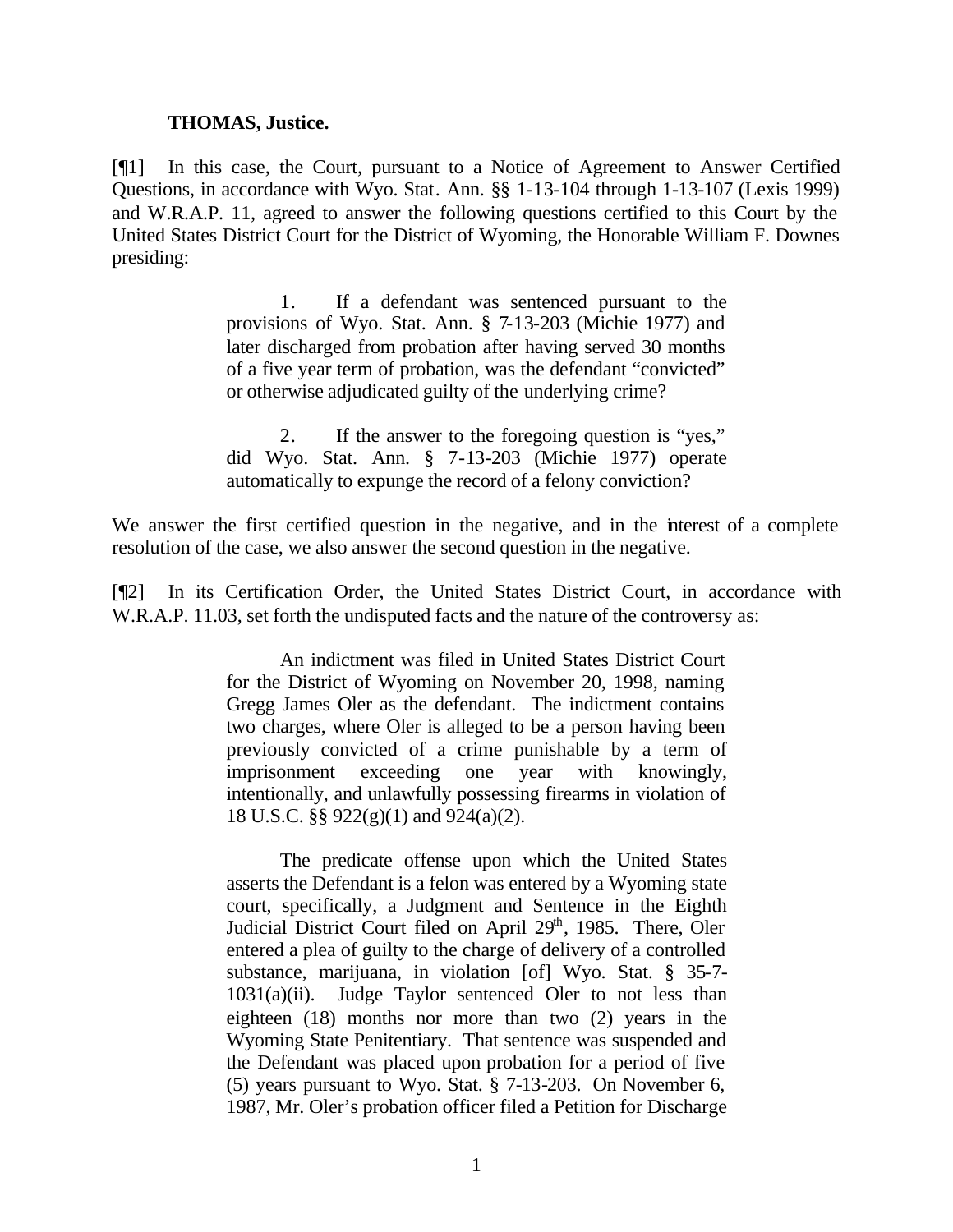of Probation. On November 6, 19[8]7, an Order of Discharge from Probation was signed by Judge Taylor and filed in the court records.

[¶3] In addition, we are taught by the record that at the sentencing hearing, counsel for Gregg James Oler (Oler) said to the trial court, "I would recommend that sentence in this matter be suspended pursuant to Wyoming Statute 7-13-203, and Mr. Oler [be] placed on supervised probation." The trial court then stated:

> Mr. Oler, I am going to accept the advice of your counsel – the recommendation, that is, and sentence you under the terms of 7- 13-203. So, Mr. Oler, it is going to be the judgment and sentence of this Court that you serve a term of not less than 18 months nor more than two years at the Wyoming State Penitentiary at Rawlins. However, I am going to suspend the imposition of that sentence and permit you to go at large and be paroled for a period of five years pursuant to the provisions of Section 7-13-203.

There is no question that it was the intention of the trial court, supported by counsel for Oler and apparently counsel for the State, that Oler would be sentenced pursuant to the provisions of Wyo. Stat. Ann. § 7-13-203 (Michie 1977), and would receive the benefit of such a disposition.

[¶4] In 1985, Wyo. Stat. Ann. § 7-13-203 provided:

If any person is found guilty of or pleads guilty to any felony except murder, sexual assault in the first or second degree or arson of a dwelling house or other human habitation in the actual occupancy of a human being, the court shall ascertain whether the offense of which the accused is guilty is his first offense, the extent of moral turpitude involved in the act committed, and other facts and circumstances relating to the accused as he may desire to know. If the court is satisfied that he was a person of good reputation before the commission of the offense charged and had never before been convicted of any felony, and that if permitted to go at large would not again violate the law, the court may in its discretion, by an order entered of record, delay passing sentence and then parole the person and permit him to go at large upon his own recognizance, conditioned that he will personally appear and report to the court twice in each year at times and places fixed in the order and that he will demean himself while at large in a law-abiding manner and live a worthy, respectable life, and that he will not leave the state without the consent of the court. The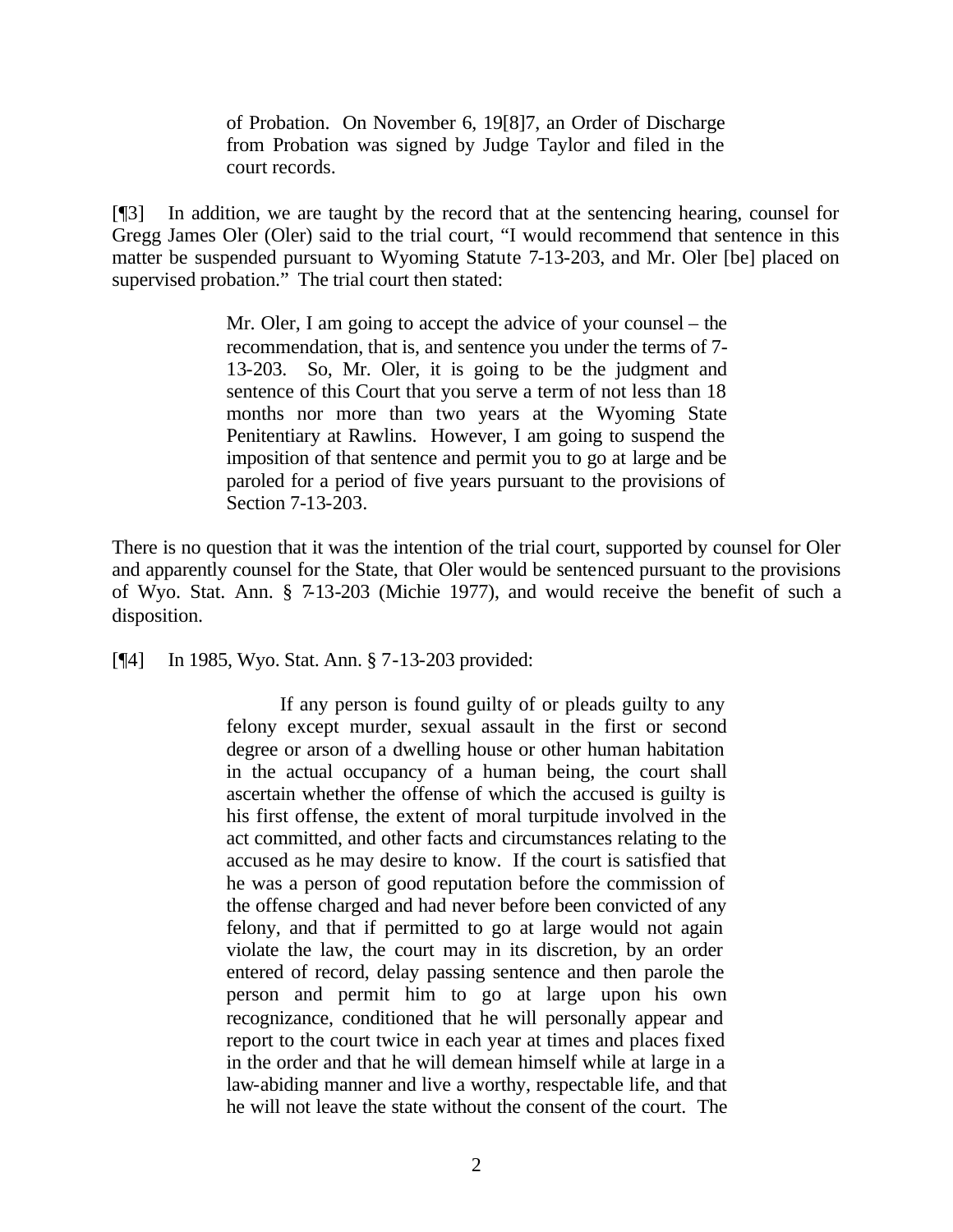court, if satisfied at the time of appearance, that the person has demeaned himself in a law-abiding manner and lived a worthy, respectable life, may by an order of record, continue parole for the period of five (5) years, at the expiration of which the court shall enter an order finally discharging the person, and no further proceedings shall be had upon such verdict or plea. At any time after the expiration of one (1) year from the date of the original parole the court shall have the power in its discretion to terminate parole and finally discharge the person and annul the verdict or plea of guilty. At any time before the final discharge of the person that the court believes that the paroled person has attempted to leave the state or failed to comply with the terms of his parole the court shall cause a warrant to issue for the apprehension and arrest of the person and require him to be brought before the court. The court shall inquire into his conduct since his parole, and if satisfied from the inquiry that the person has violated the terms of his parole and recognizance, the court may impose sentence upon the verdict or plea against him in the manner and to the same extent as though the passing of sentence had not been delayed and the person had not been paroled or permitted to go at large.

[¶5] The record establishes that the trial court followed the statutory standards, but despite the stated intention of the trial court, instead of delaying the passing of sentence, the trial court specifically sentenced Oler to a term in the state penitentiary. The execution of that sentence was suspended and, following the suspension of sentence, the Judgment and Sentence provided, "that the Defendant be placed on supervised probation for a period of five (5) years pursuant to Wyoming Statute §7-13-203 upon the following terms and conditions." The record discloses an inconsistency if not a conflict between the clear intention of the trial court to invoke the statute and the imposition of a sentence for a term of years.

[¶6] In pursuing its prosecution of Oler, the United States relied upon the equivocal nature of the state court record and also upon proceedings at Oler's change of plea hearing, which was held on January 18, 1985. The United States argues here that because of the circumstances disclosed in the record in the state district court, Oler was convicted of the charge of felony delivery of marijuana. Based upon that conclusion, the United States also argues that the conviction was not automatically expunged because the court must deal affirmatively with the annulment of the plea of guilty.

[¶7] The disposition disclosed in this record did not comport with the correct application of the statute, as this Court explained that application in *Billis v. State*, 800 P.2d 401, 412 (Wyo. 1990). In proceedings arising in the courts of Wyoming, we have a precedent for resolving similar cases by treating the sentence and any suspension of the sentence as surplusage. *Kahlsdorf v. State*, 823 P.2d 1184, 1189-90 (Wyo. 1991); *Laing v. State*, 746 P.2d 1247, 1250 (Wyo. 1987); *King v. State*, 720 P.2d 465, 469 (Wyo. 1986). If the case